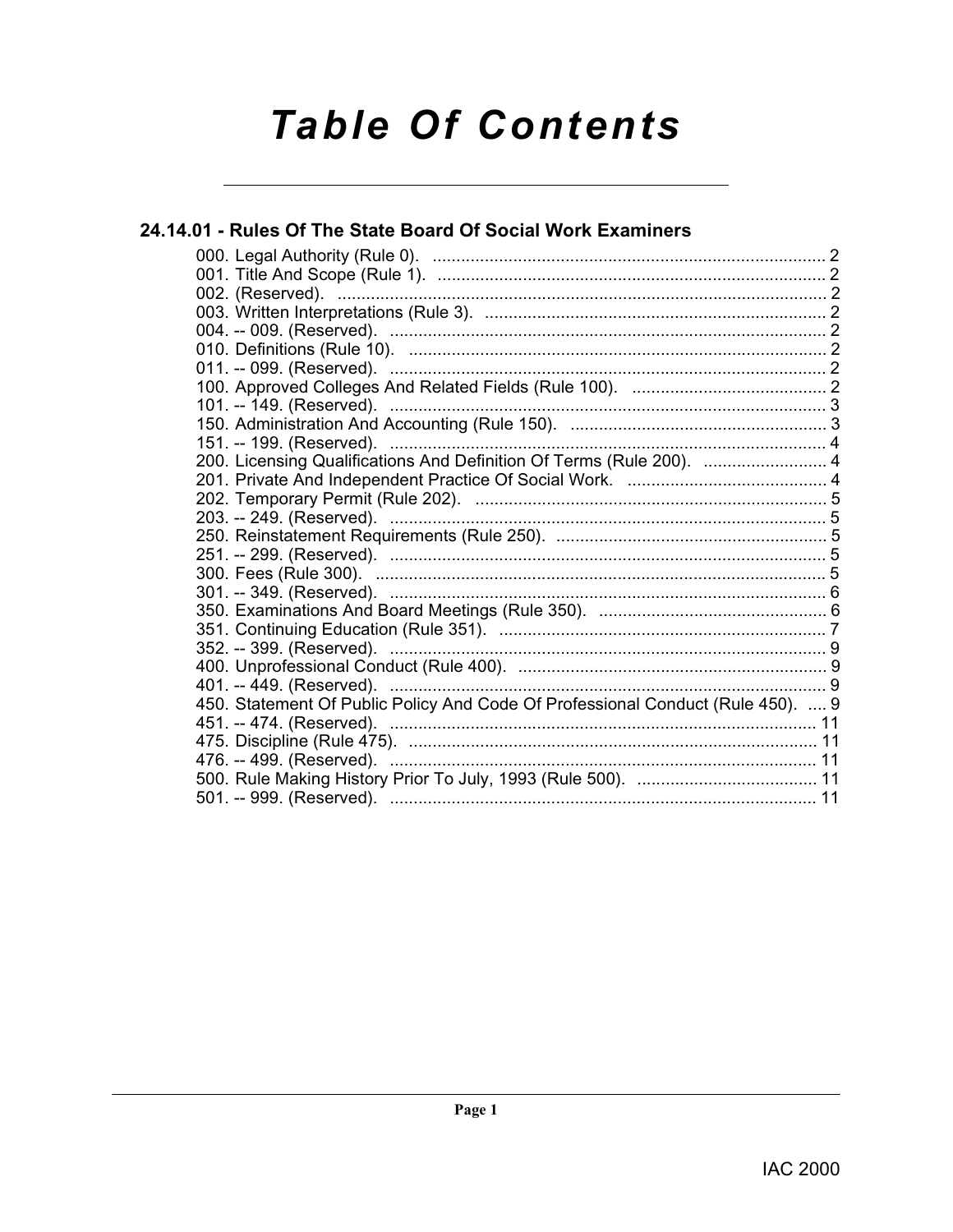#### **IDAPA 24 TITLE 14 Chapter 01**

#### **24.14.01 - RULES OF THE STATE BOARD OF SOCIAL WORK EXAMINERS**

#### <span id="page-1-13"></span><span id="page-1-1"></span><span id="page-1-0"></span>**000. LEGAL AUTHORITY (Rule 0).**

These rules are hereby prescribed and established pursuant to the authority vested in the State Board of Social Work Examiners by the provisions of Section 54-3204, Idaho Code. (7-1-93)

#### <span id="page-1-15"></span><span id="page-1-2"></span>**001. TITLE AND SCOPE (Rule 1).**

These rules shall be cited as IDAPA 24.14.01, "Rules of the State Board of Social Work Examiners". (7-1-93)

#### <span id="page-1-3"></span>**002. (RESERVED).**

#### <span id="page-1-16"></span><span id="page-1-4"></span>**003. WRITTEN INTERPRETATIONS (Rule 3).**

The board may have written statements which pertain to the interpretation of the rules of this chapter. Such interpretations, if any, are available for public inspection and copying at cost in the main office of the Bureau of Occupational Licenses. (7-1-93)

#### <span id="page-1-5"></span>**004. -- 009. (RESERVED).**

#### <span id="page-1-6"></span>**010. DEFINITIONS (Rule 10).**

<span id="page-1-12"></span><span id="page-1-10"></span>**01. Board**. The State Board of Social Work Examiners as prescribed in Section 54-3202, Idaho Code. (7-1-93)

#### <span id="page-1-7"></span>**011. -- 099. (RESERVED).**

#### <span id="page-1-9"></span><span id="page-1-8"></span>**100. APPROVED COLLEGES AND RELATED FIELDS (Rule 100).**

Social work and social work practice is a professional discipline requiring specialized knowledge and training.

 $(7-1-93)$ 

<span id="page-1-11"></span>**01. College Or University Approved By The Board**. "College or university approved by the board" is any school of social work accredited or in candidate status for accreditation by the Council of Social Work Education.

 $(5-24-95)$ 

<span id="page-1-14"></span>**02. Other College Or University Approved By The Board**. "College or university approved by the board" is any college or university accredited by the Northwest Association of Secondary and Higher Schools or any similar accrediting body. (7-1-93) similar accrediting body.

**03. Related Fields**. "Or related fields" is defined as a baccalaureate degree that includes twenty-four (24) semester credit hours of courses in which the content is consistent with that recommended as basic to social work training by the Council on Social Work Education. Twelve (12) of the twenty-four (24) hours shall be taught by a social worker with a graduated degree from an accredited school of social work. The basic content areas to be required shall include: (7-1-93) required shall include:

a. Social work practice is to include a methods content of a minimum of three (3) hours; and social work internship in minimum of six (6) hours. The methods course(s) are to be taught and the internship is to be supervised by a faculty member with a graduate degree from an accredited school of social work. The program providing the practice content and internship experience must be able to demonstrate how the internship is developed and monitored to assure that internship students demonstrate application of the knowledge, values and skills taught within the required basic content areas. within the required basic content areas.

b. Social welfare policy and services shall include social welfare historical development, current policies and services. (7-1-93)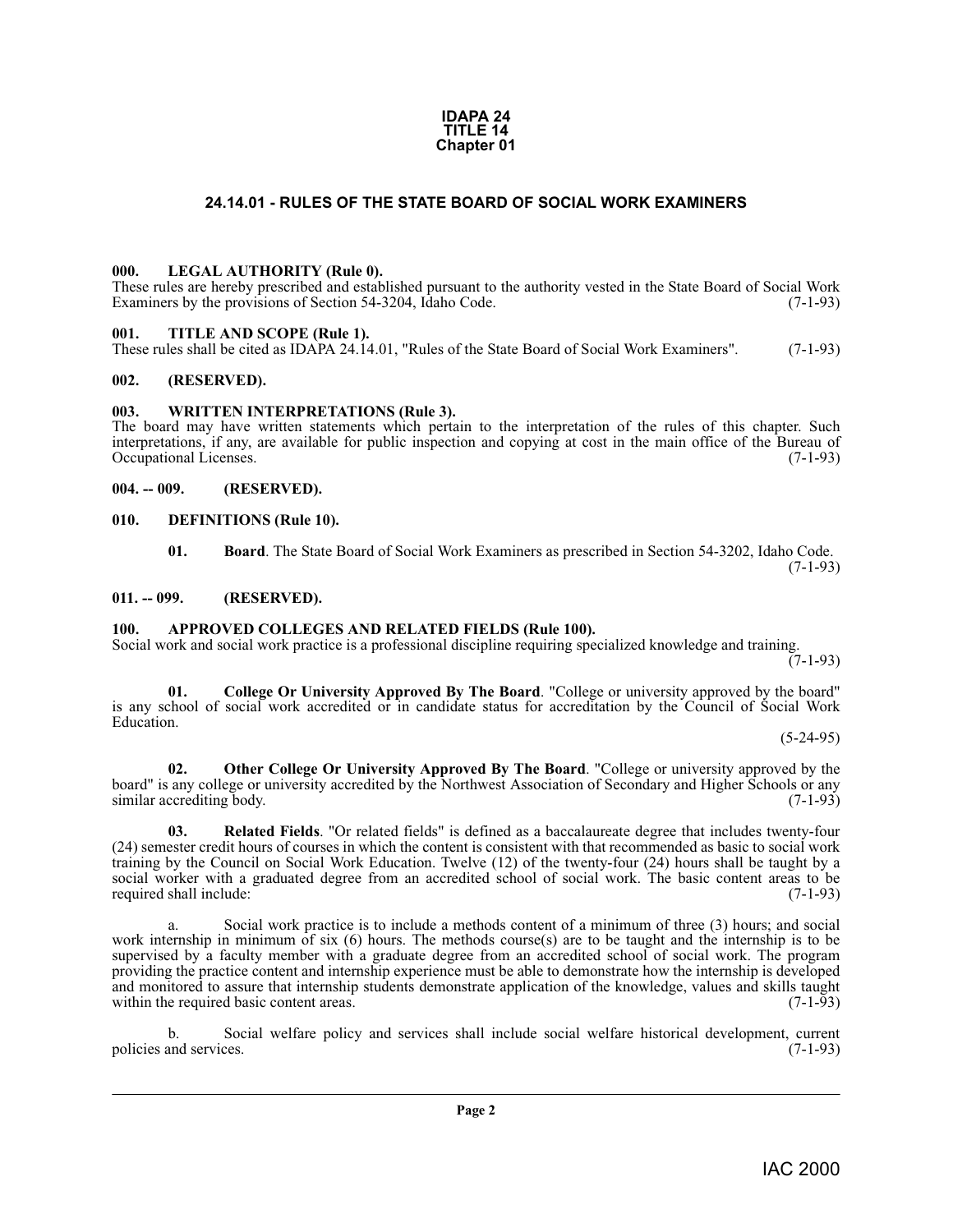### *IDAHO ADMINISTRATIVE CODE IDAPA 24.14.01 Rules of the Board of Social Work Examiners*

c. Human behavior and social environment shall include human behavior in the social environment, with demonstrated content representing five (5) human systems: individual, family, group, organization and community. (7-1-93) community.  $(7-1-93)$ 

d. Social research shall include social statistics and research methods. (7-1-93)

e. Course content and curriculum preparing students for practice will be evaluated by board review of nd program description provided by the college or university. course and program description provided by the college or university.

**04. Related Fields**. "Or related fields" is defined as a baccalaureate degree that includes thirty-six (36) semester credit hours with a grade of "C" or above in each course, in which the content is consistent with that recommended as minimal to social work training by the Council on Social Work Education. Eighteen (18) of the thirty-six (36) semester credit hours shall be taught by a social worker with a graduate degree from an accredited school of social work. The basic content areas to be required shall include: (7-1-96) school of social work. The basic content areas to be required shall include:

a. Social work practice is to include a methods content of a minimum of six (6) semester credit hours; and a social work practicum with a minimum of nine (9) semester credit hours. The methods courses are to be taken previous to participation in practicum and are to be taught by a faculty member with a graduate degree (MSW) from an accredited school of social work. The practicum is to be supervised by a faculty member who has a graduate degree (MSW) from an accredited school of social work. The on-site supervisor is to be a licensed social worker. Both the methods courses and the practicum must have been completed within the past five (5) years (date computed from time of application). The program providing the practice content and internship experience is developed and monitored to assure that internship students demonstrate application of the knowledge, values and skills taught within the required basic content areas. (7-1-96)

b. Social welfare policy and services shall include current policies and services, and shall be taught by a faculty member with a graduate degree in social work.

Human behavior and social environment shall include human behavior in the social environment with demonstrated content representing five (5) human systems: individual, family, group, organization and community. (7-1-96)  $\epsilon$  community.  $(7-1-96)$ 

d. Social research shall include social statistics and research methods. (7-1-96)

e. Ethics shall include any three (3) credit course from a "college or university approved by the board" which includes the word "ethics" in the course title.

f. Cultural diversity shall include a three (3) credit course from a "college or university approved by the board" which includes content specific to ethnic minority group(s).  $(7-1-96)$ 

g. Course content and curriculum preparing students for practice will be evaluated by board review of course and program description provided by the college or university. (7-1-96)

#### <span id="page-2-0"></span>**101. -- 149. (RESERVED).**

#### <span id="page-2-2"></span><span id="page-2-1"></span>**150. ADMINISTRATION AND ACCOUNTING (Rule 150).**

The disposition of receipts and expenses for administering the terms and provisions of this Act shall be duly appropriated in the following manner: (7-1-93)

<span id="page-2-3"></span>**01. Board Shall Contract With The Bureau Of Occupational Licenses**. The board shall contract with the Bureau of Occupational Licenses for administrative and clerical responsibilities, for appropriation and accountability of all fees obtained under the terms and provisions of this Act, for issuing licenses to qualified applicants upon approval by the board and for any other duties so prescribed by the contract. (7-1-93) applicants upon approval by the board and for any other duties so prescribed by the contract.

<span id="page-2-4"></span>**02. Reimbursement Of Board Members**. Board members shall not be reimbursed for time spent while engaged in the functions of the board, but shall be entitled to reimbursement for actual expenses incurred as long as such expenses are deemed necessary and prudent. (7-1-93) long as such expenses are deemed necessary and prudent.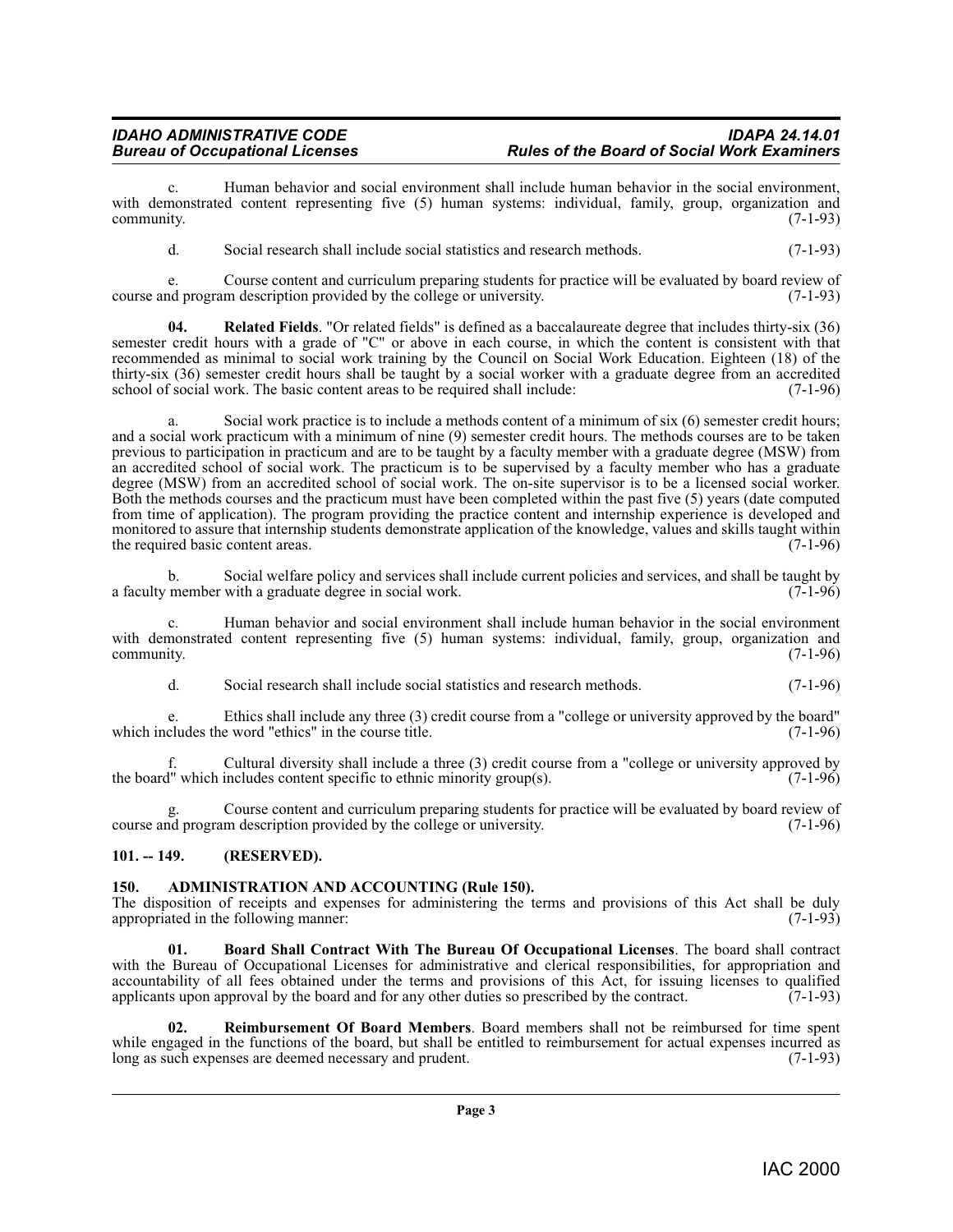#### <span id="page-3-0"></span>**151. -- 199. (RESERVED).**

#### <span id="page-3-7"></span><span id="page-3-1"></span>**200. LICENSING QUALIFICATIONS AND DEFINITION OF TERMS (Rule 200).**

All applicants for licensing under the Social Work Licensing Act must meet the minimum qualifications as set forth by this act. (7-1-93) by this act.  $(7-1-93)$ 

<span id="page-3-6"></span>**01. Good Moral Character**. "Good moral character" is defined by the board as that behavior exhibited on the part of a qualified applicant which is in conformity with Rule H, the Social Work Code of Professional Conduct and within the limits of state law. (7-1-93)

<span id="page-3-3"></span>**Application For Licensure**. Application for licensure must be made to the Board of Social Work ms provided by the Bureau of Occupational Licenses. (7-1-93) Examiners on forms provided by the Bureau of Occupational Licenses.

<span id="page-3-4"></span>**03. Educational Requirements**. Educational requirements must be verified by submission of official transcript. (7-1-93)

#### <span id="page-3-9"></span><span id="page-3-2"></span>**201. PRIVATE AND INDEPENDENT PRACTICE OF SOCIAL WORK.**

**01. Private And Independent Practice Of Social Work**. "Private and independent practice of social work" is defined as that practice in which an individual who, wholly or in part, practices social work autonomously, with responsibility for his own practice and sets up his own contractual conditions of payment with client, agency or<br>(7-1-93) institution. (7-1-93)

a. "Under appropriate supervision" is interpreted to mean that type of consultative-teaching supervision which is directed toward enhancement and improvement of the individual's social work values, knowledge, methods and techniques. Supervision shall come from a qualified and experienced professional working in the same area of practice. The supervisor must hold an appropriate license for his/her discipline. Supervision must occur on a regular and on-going basis, consisting of a minimum of one hundred hours (100) hours. Ratio of supervisor/supervises shall not exceed two (2) social workers to one (1) supervisor. (7-1-97) supervisor/supervisee shall not exceed two  $(2)$  social workers to one  $(1)$  supervisor.

<span id="page-3-8"></span>**02. Private And Independent Practice Of Clinical Social Work**. Private and independent practice of clinical social work is the professional application of social work theory and methods to the treatment and prevention of psychosocial dysfunction, disability or impairment, including emotional and mental disorders. It is based on knowledge and theory of psychosocial development, behavior, psychopathology, motivation, interpersonal relationships, environmental stress, social systems, and cultural diversity, with particular attention to person-inenvironment. It shares with all social work practice the goal of enhancement and maintenance of psychosocial functioning of individuals, families, and small groups. (7-1-93) functioning of individuals, families, and small groups.

a. Clinical social work encompasses interventions directed to interpersonal interactions, intrapsychic dynamics, and life-support and management issues. It includes but is not limited to individual, couples, family and group psychotherapy. Clinical social work services consist of assessment, treatment and evaluation. (7-1-93)

b. "Under appropriate supervision" shall be defined to mean that type of consultative-teaching supervision aimed at enhancing the professional development of supervisees in providing services which focus upon the evaluation and treatment of emotional disorders and mental illness as related to the total health of the individual, and on helping with problems of living and activities designed to stimulate growth and development. Supervision shall come from a licensed clinical social worker, licensed psychologist or a person licensed to practice medicine and surgery who practices in the area of psychiatry, working in the same area of practice. Supervision must occur on a regular and on-going basis, consisting of a minimum of one hundred (100) hours equally distributed throughout the qualifying period. Ratio of supervisor/supervisee shall not exceed two (2) social workers to one (1) supervisor.

(7-1-97)

<span id="page-3-5"></span>**03. Employment Of A Social Worker**. A social worker employed directly by a physician, psychologist or other social worker, or by a public or private agency, institution, hospital, nursing home, rehabilitation center, or any similar facility, is not to be considered within the definition of a private practitioner. Furthermore, a social worker who contracts with an agency or institution that assumes full responsibility for and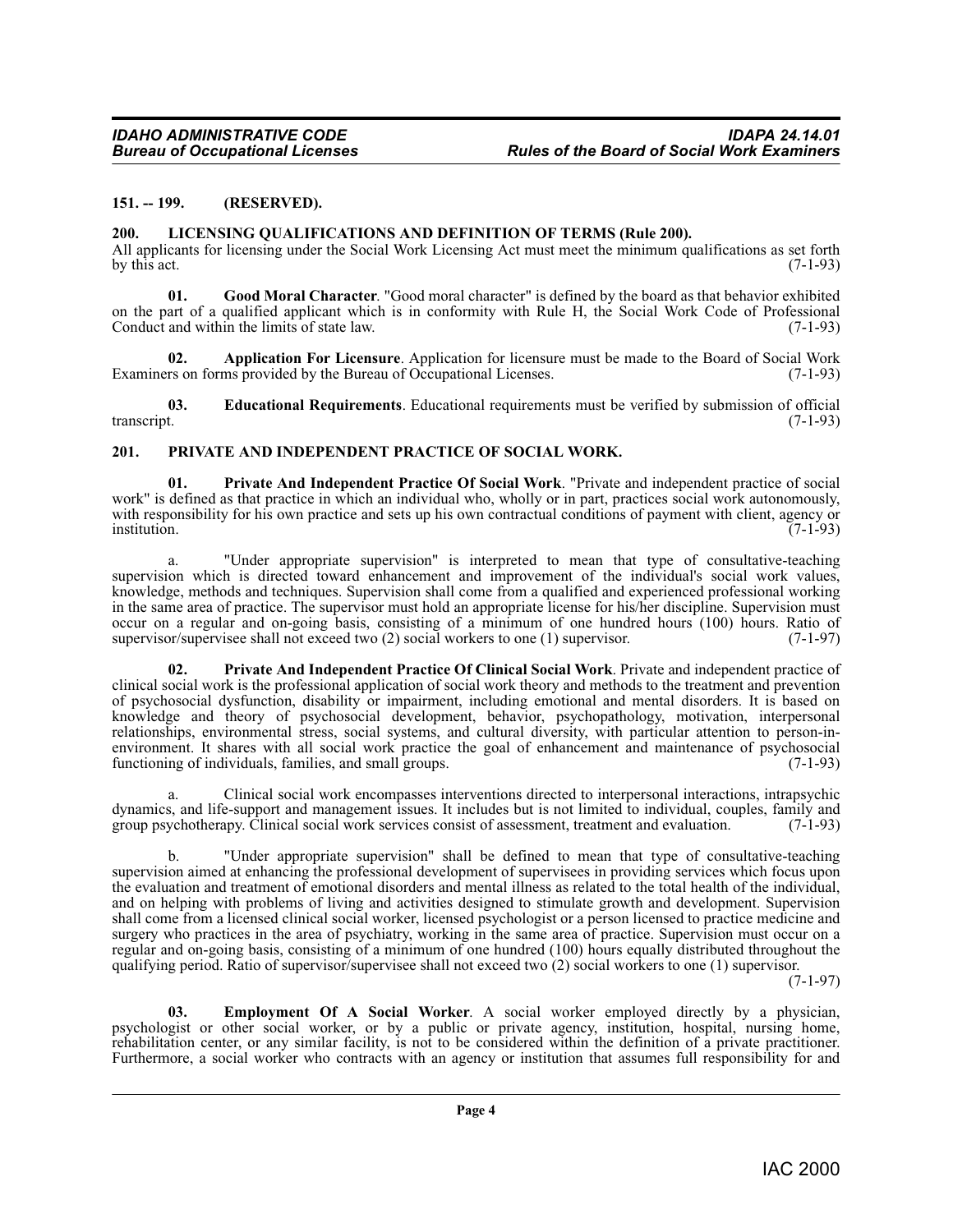#### *IDAHO ADMINISTRATIVE CODE IDAPA 24.14.01 Rules of the Board of Social Work Examiners*

supervision of services provided to clients is not considered to be a private practitioner. (7-1-93)

<span id="page-4-11"></span>**04. Post Graduate Experience**. "Two (2) years of post graduate experience" refers to full time social work experience gained after completion of the educational requirements and receipt of a Master of Social Work degree. A total of three thousand (3,000) part and/or full time hours of social work experience accumulated in not less than two  $(2)$  years maybe substituted for the two  $(2)$  years full time requirement.  $(7-1-93)$ 

<span id="page-4-7"></span>**05. Appropriate Supervision**. "Under appropriate supervision" is interpreted to mean that type of consultative-teaching supervision which is directed toward enhancement and improvement of the individual's social work values, knowledge, methods and techniques. Supervision shall come from a qualified and experienced professional working in the same area of practice. The supervisor must hold an appropriate license for his discipline.<br>Supervision must occur on a regular and on-going basis. (7-1-93) Supervision must occur on a regular and on-going basis.

<span id="page-4-6"></span>**06. Application For Certification For Private And Independent Practice**. Application for certification for private and independent practice must be made to the Board of Social Work Examiners on forms provided by the Bureau of Occupational Licenses. (7-1-93)

#### <span id="page-4-14"></span><span id="page-4-0"></span>**202. TEMPORARY PERMIT (Rule 202).**

The Chief of the Bureau of Occupational Licenses, acting in behalf of the Idaho Board of Social Work Examiners, may issue a permit to temporarily practice as a social worker or as a certified social worker, to an individual who makes application on forms provided by the Bureau of Occupational Licenses, pays the required fee and who has filed a complete application and payed the required fees for licensure, when the Chief has determined the applicant is eligible for licensure upon approval by the board or successful passage of the examination required by the board.

 $(7-1-93)$ 

<span id="page-4-16"></span>**01. Validity Of Permit**. A temporary permit shall be valid only until the board takes action on the application for licensure or until the applicant is called by the board for examination and the results of the examination are made known.  $(7-1-93)$ examination are made known.

<span id="page-4-8"></span>**02. Eligibility To Receive Permit**. An applicant is not eligible to receive a temporary permit when the thas previously had a permit or when the applicant has failed the examination for licensure. (7-1-93) applicant has previously had a permit or when the applicant has failed the examination for licensure.

<span id="page-4-13"></span>**03. Supervision While On A Permit**. A permit holder must at all times in the practice of social work be under the supervision and responsible to a licensed social worker who has accepted this responsibility as a condition to issuance of the permit. (7-1-93) condition to issuance of the permit.

<span id="page-4-10"></span>**04. Obligation Of The Board**. The issuance of a temporary permit does not in any manner obligate the grant a license to practice as a social worker or certified social worker. (7-1-93) board to grant a license to practice as a social worker or certified social worker.

<span id="page-4-15"></span>**05. Termination Of Permit**. A temporary permit may be summarily terminated without a hearing by the board or the Chief when there is reason to believe that the permittee was not eligible to receive the permit or is not eligible for licensure except for successful passage of the examination. (7-1-93)

#### <span id="page-4-1"></span>**203. -- 249. (RESERVED).**

#### <span id="page-4-12"></span><span id="page-4-2"></span>**250. REINSTATEMENT REQUIREMENTS (Rule 250).**

The Bureau shall cancel all licenses that have become invalid for failure to renew on July first of that year. The Bureau of Occupational Licenses may reinstate said licenses in accordance with the requirements of Section 67-2614, Idaho Code. (5-24-95) Idaho Code. (5-24-95)

#### <span id="page-4-3"></span>**251. -- 299. (RESERVED).**

#### <span id="page-4-9"></span><span id="page-4-4"></span>**300. FEES (Rule 300).**

To administer and carry out the provisions of this Act, the following fees are established: (7-1-93)

<span id="page-4-5"></span>**01. Application And Original License Fee**. Application and Original License Fee: (7-1-93)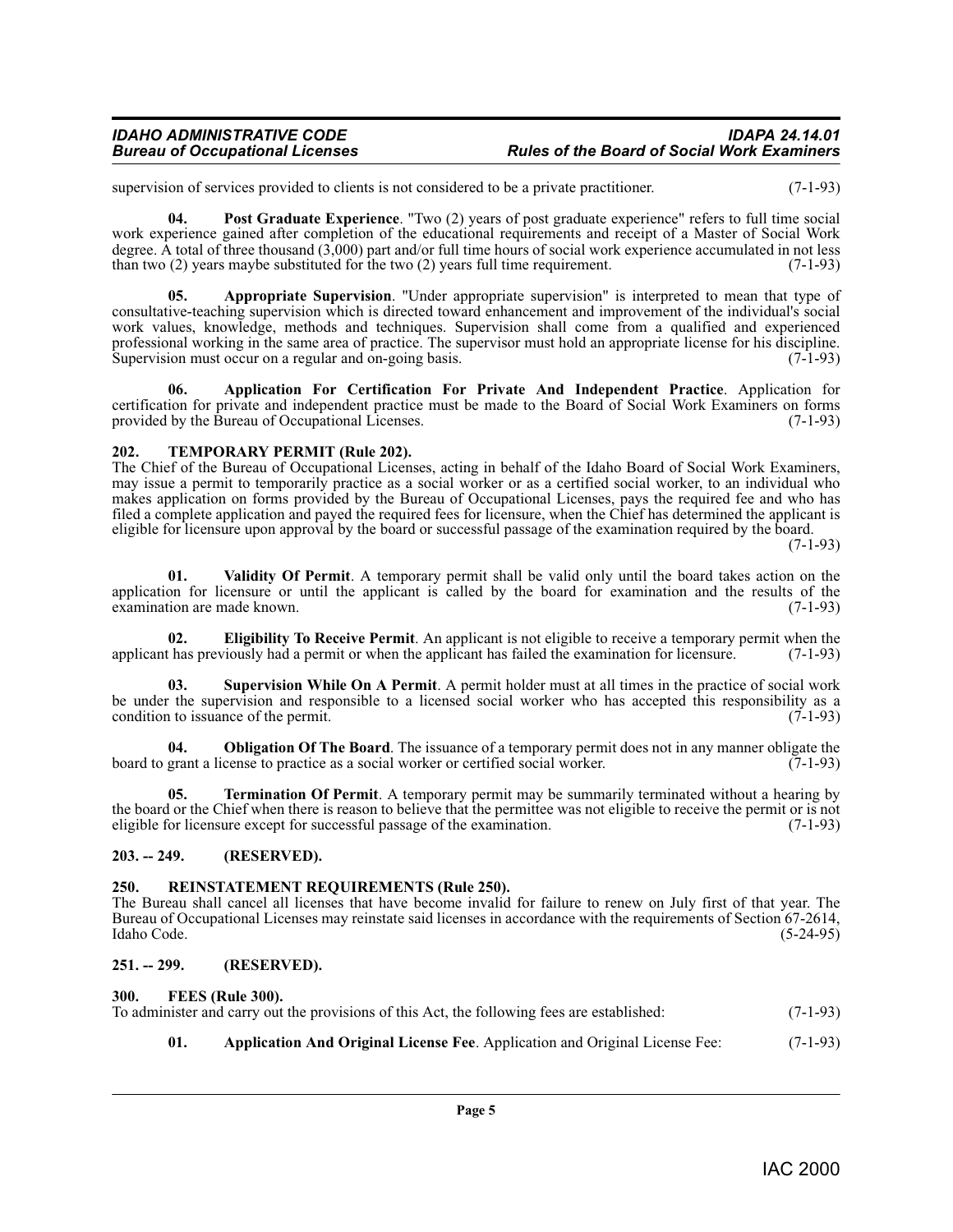<span id="page-5-8"></span><span id="page-5-6"></span>

|       | a.  | Certified Social Worker - Forty dollars (\$40).                                                          | $(7-1-98)$ |
|-------|-----|----------------------------------------------------------------------------------------------------------|------------|
|       | b.  | Private and Independent Practice - Forty dollars (\$40).                                                 | $(7-1-98)$ |
|       | c.  | Social Worker - Forty dollars (\$40).                                                                    | $(7-1-98)$ |
|       | d.  | Temporary permit, Social Worker or Certified Social Worker - Twenty-five dollars (\$25). (7-1-93)        |            |
| fees. | 02. | <b>Examination Fee.</b> Examination fee will be set by the Board in concordance with the testing service | $(7-1-93)$ |
|       | 03. | Endorsement And License Fee. Endorsement and License Fee: (Reference to Subsection 300.06)               | $(7-1-93)$ |
|       | a.  | Certified Social Worker - Forty-five dollars (\$45).                                                     | $(7-1-93)$ |
|       | b.  | Social Worker - Forty-five dollars (\$45).                                                               | $(7-1-93)$ |
|       | c.  | Private and Independent Practice - Forty-five dollars (\$45).                                            | $(7-1-98)$ |
|       | 04. | Renewal Fee. Renewal Fee:                                                                                | $(7-1-93)$ |
|       | a.  | Certified Social Worker - Forty dollars (\$40).                                                          | $(7-1-98)$ |
|       | b.  | Certified Social Worker with Private and Independent Practice - Fifty dollars (\$50).                    | $(7-1-98)$ |
|       | c.  | Social Worker - Forty dollars (\$40).                                                                    | $(7-1-98)$ |
|       | 05. | <b>Reinstatement Fee.</b> Reinstatement fees in accordance with Section 67-2614, Idaho Code. (7-1-93)    |            |
|       | 06. | All Fees Under This Act Are Non-Refundable. All fees under this Act are non-refundable.                  | $(7-1-93)$ |

#### <span id="page-5-13"></span><span id="page-5-12"></span><span id="page-5-2"></span><span id="page-5-0"></span>**301. -- 349. (RESERVED).**

#### <span id="page-5-9"></span><span id="page-5-1"></span>**350. EXAMINATIONS AND BOARD MEETINGS (Rule 350).**

Examinations will be conducted by the board for qualified applicants for social work licensing and board meetings will be held to conduct other business. (7-1-93) will be held to conduct other business.

<span id="page-5-3"></span>**01. Board Meetings**. Board meetings will be held on the first Monday of the months of April, August ember of each vear and at such other times as the board deems necessary. (7-1-93) and December of each year and at such other times as the board deems necessary.

<span id="page-5-7"></span>**02. Exam Utilized**. The Board utilizes the uniform, nationally standardized examination of the n Association of State Social Work Boards (AASSWB). (7-1-93) American Association of State Social Work Boards (AASSWB).

<span id="page-5-4"></span>**03. Dates Of Exams**. Examination at all levels of social work licensing will be conducted on dates ed for national administration. (7-1-93) established for national administration.

<span id="page-5-11"></span>**04. Graduation Date To Qualify For Exam**. Candidates for examination who can satisfy the board that they will be graduating at the end of the spring, summer or fall terms of any given year, may qualify for examination at the established testing period immediately preceding the date of graduation. (5-24-95) examination at the established testing period immediately preceding the date of graduation.

**05. Exemption From Exam**. An applicant who has been tested for licensure utilizing an acceptable examination will be exempt from the Idaho examination if the applicant received a converted score of seventy (70) based upon a criterion reference examination.  $(7-1-93)$ based upon a criterion reference examination.

<span id="page-5-10"></span><span id="page-5-5"></span>**06. Endorsement**. Total exemption from the requirement for examination is provided under Section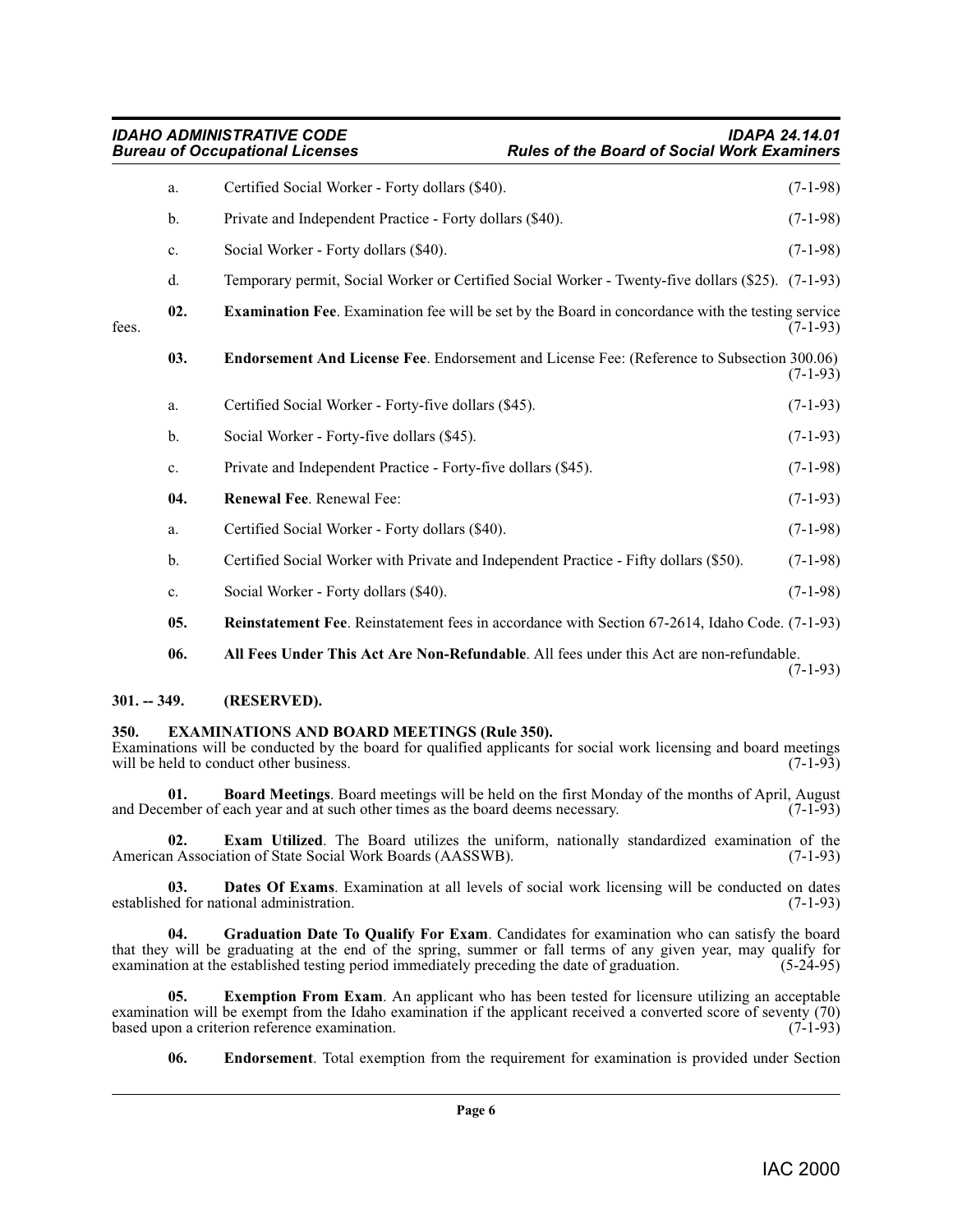#### *IDAHO ADMINISTRATIVE CODE IDAPA 24.14.01 Rules of the Board of Social Work Examiners*

54-3208(3), Idaho Code. (7-1-93)

Exemption from examination will be extended to applicants licensed in another state with substantially the same requirements for licensing. This interpretation does not imply an exemption from academic requirements. (7-1-93)

b. The Professional Examination Service (PES) examination at the certified social worker and social worker level are accepted as similar to the examination required by Idaho law and Subsection 350.02 above. The Education Testing Service (ETS) examination will be accepted as similar to the examination required by Idaho law and Subsection 350.02 if taken prior to January 1, 1987. (5-24-95)

<span id="page-6-1"></span>**07. Application Deadline**. Applications must be received in the Bureau of Occupational Licenses at least ninety (90) days prior to the examination date. Applications received after this date will be scheduled for the next available examination for which the application meets the filing deadline. (7-1-93) next available examination for which the application meets the filing deadline.

#### <span id="page-6-0"></span>**351. CONTINUING EDUCATION (Rule 351).**

#### <span id="page-6-3"></span><span id="page-6-2"></span>**01. Continuing Education Requirements**. (7-1-95)

a. Beginning July 1, 1995, continuing education is required for renewal at all levels of social work in Idaho. (7-1-95) licensure in Idaho.

b. The minimum continuing education (CE) hours that are required to renew at each licensure level (7-1-95) are:  $(7-1-95)$ 

i. Certified Social Worker, Private/Independent Practice - twenty (20) hours annually. (7-1-95)

ii. Certified Social Worker - twenty (20) hours annually. (7-1-95)

iii. Social Worker - twenty (20) hours annually. (7-1-95)

c. Beginning July 1, 1995, certified proof of attendance for formal continuing education hours will be required. (7-1-95)

d. Continuing education (CE) requirements for licensees are to be reported annually. A continuing education course taken in any renewal year, but not claimed for CE credit in that year, may be utilized for credit in the following renewal year. (7-1-98)

Each licensed social worker shall complete and return a Board approved continuing education report form as part of the annual renewal of licenses. This form will include identification of the title, date, and location of the course for which credit is claimed as well as a signature space for the licensee. (7-1-98 location of the course for which credit is claimed as well as a signature space for the licensee.

Licensees will maintain document verifying CE attendance and curriculum for a period of three (3) mentation will be subject to audit by the board. (7-1-98) years. This documentation will be subject to audit by the board.

Licensees shall not be required to comply with this requirement during the first year in which they  $(7-1-95)$ become licensed.

h. One (1) continuing education hour shall equal one (1) clock hour. (7-1-95)

i. Courses that are part of the curriculum of a university, college or other educational institution shall be allotted CE credit at the rate of fifteen (15) CE hours for each semester hour or ten (10) CE hours for each quarter hour of school credit awarded. (7-1-95) hour of school credit awarded.

j. No more than ten (10) continuing education hours may be obtained from category II. (7-1-95)

k. As part of the required hours of continuing education, all licensees must complete at least four (4)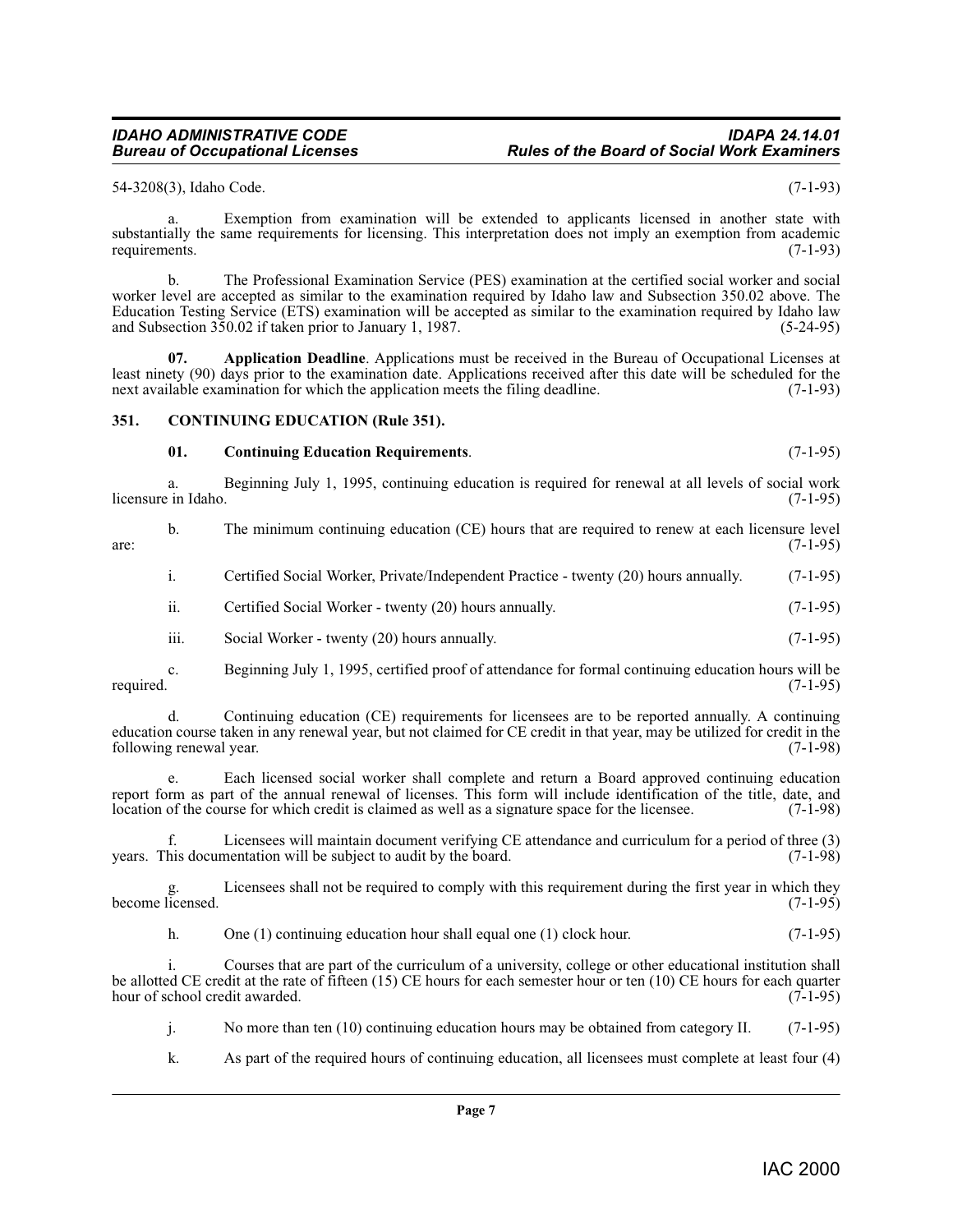hours of training every four (4) years in professional ethics. (7-1-95)

#### <span id="page-7-0"></span>**02. Categories Of Continuing Education**. (7-1-95)

a. Category I. Category I includes formally organized learning events, ideally involving face-to-face interaction with a teacher for the purpose of accomplishing specific learning objectives. Courses, workshops, conferences, practice oriented seminars, staff development and training activities coordinated and/or taught by approved and recognized educators also are included in this category. Because of our geographic location and sparse population, closed circuit T.V., video tapes, and correspondence courses may be substituted for face-to-face contact if coordinated by an approved instructor. Videotaped presentations require a discussion period to follow that reviews the learning objectives of the taped program. the learning objectives of the taped program.

b. Category II. Category II consists of a variety of self-directed professional study activities and growth experiences. Examples include making presentations on professional issues or programs, teaching a course, presenting a lecture, or conducting a workshop for the first time, editing or writing professional books or articles, and conducting professional research. (7-1-95)

#### <span id="page-7-1"></span>**03. Continuing Education Sources**. (7-1-95)

a. Continuing education courses which are offered or approved by the National Association of Social Workers are automatically acceptable to the Board. (7-1-95)

i. Professional Associations. Continuing education hours may be obtained by participating in activities sponsored by or approved by professional associations including but not limited to the specialties of Professional Counseling, Social Work, Marriage and Family Therapy, Psychiatry, Psychiatric Nursing, Psychology or Pastoral Counseling. The professional association shall certify the number of clock hours of educational content in each sponsored or approved activity. (7-1-95) each sponsored or approved activity.

ii. Educational Institutions. Continuing education hours may be obtained by completing coursework not below your level of licensing or by participating in continuing education programs sponsored by or approved by educational institutions accredited by a regional body recognized by the Council on Post Secondary Accreditation. The educational institution shall certify the number of clock hours of educational content in each sponsored or approved program. (7-1-95) approved program.

iii. Government Agencies, Schools and Hospitals. Continuing education hours may be obtained by participating in in-service training, courses or workshops sponsored by federal, state, or local government agencies, public school systems and licensed hospitals. The provider shall certify the number of clock hours of educational content in each approved activity. content in each approved activity.

All continuing education hours must be relevant to the profession of social work at the individual's social work licensure. Final approval of acceptable programs rests with the Board. (7-1-95) particular level of social work licensure. Final approval of acceptable programs rests with the Board.

#### <span id="page-7-2"></span>**04. Documentation**. (7-1-95)

a. Each licensee shall maintain for three (3) years from the date of submission to the Board their own f the continuing education activities which they have completed. (7-1-95) record of the continuing education activities which they have completed.

b. Licensees shall attest, on their annual license renewal application, that they have satisfied the continuing education requirements. Documentation of these activities should be retained by the licensee and also sent to the Board. False attestation of satisfaction of the continuing education requirements on a renewal application shall subject the licensee to disciplinary action, including revocation. subject the licensee to disciplinary action, including revocation.

c. Category I documents must be in the form of a certificate of attendance, a statement signed by the provider verifying participation in the activity, or an official transcript. Documentation of Category II shall be in the form of an affidavit which includes a description of the activity, the subject material covered, the dates and number of hours involved.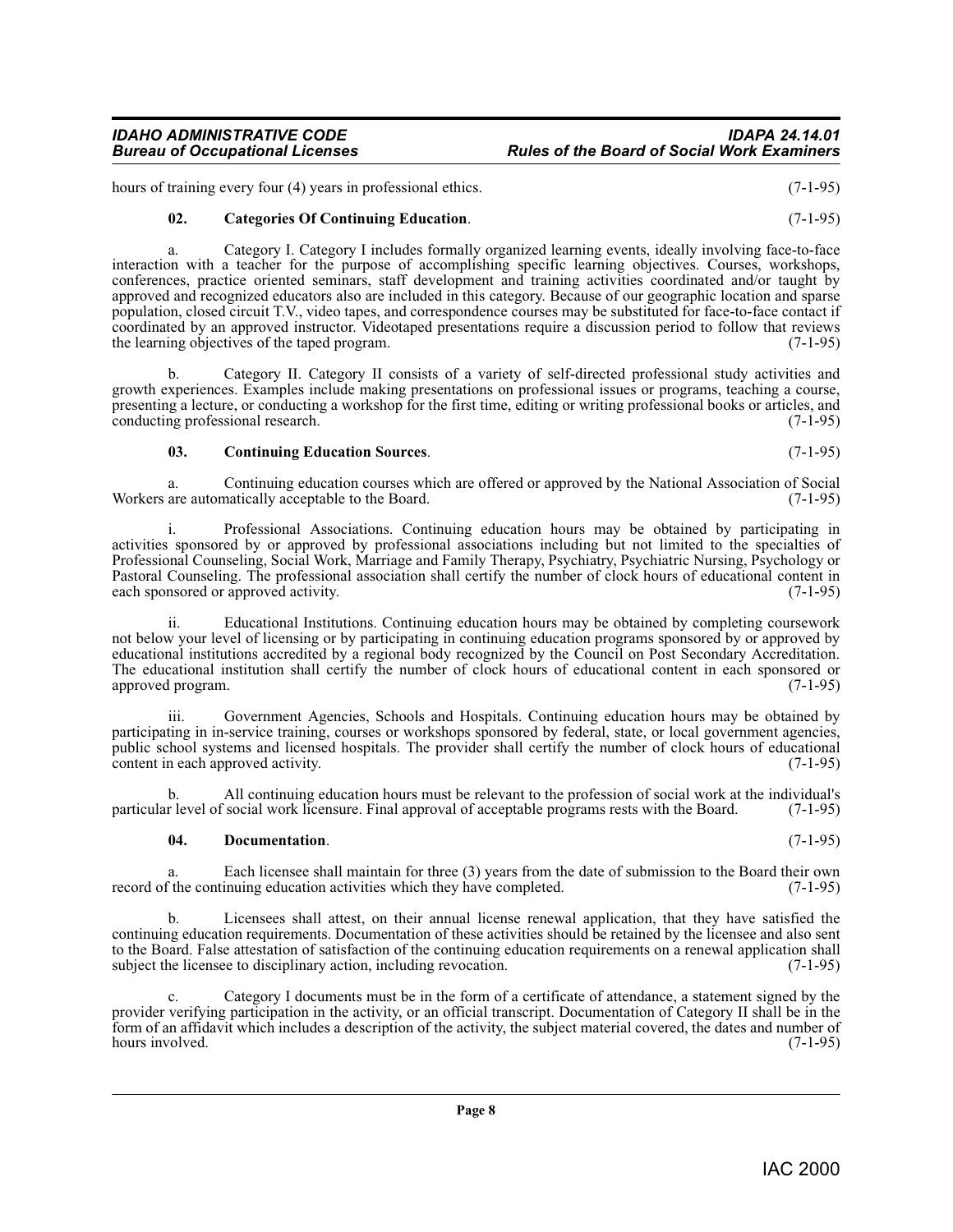d. In the event a licensee fails to provide the Board with acceptable documentation of the hours o on the renewal application, the license will not be renewed.  $(7-1-95)$ attested to on the renewal application, the license will not be renewed.

#### <span id="page-8-0"></span>**352. -- 399. (RESERVED).**

#### <span id="page-8-7"></span><span id="page-8-1"></span>**400. UNPROFESSIONAL CONDUCT (Rule 400).**

"Unprofessional conduct" is further defined as any violation of the Social Work Code of Professional Conduct. (7-1-93)

#### <span id="page-8-4"></span><span id="page-8-2"></span>**401. -- 449. (RESERVED).**

<span id="page-8-3"></span>**450. STATEMENT OF PUBLIC POLICY AND CODE OF PROFESSIONAL CONDUCT (Rule 450).** The profession of social work is dedicated to serving people; the professional relationship between social workers and clients thus shall be governed by the highest moral and ethical values. The client is in a vulnerable role that extends beyond the time frame of actual services. In both social and professional interactions, this vulnerability shall be taken into consideration whether the person is currently or has been a client. Following is the Code of Professional Conduct: (5-24-95)

<span id="page-8-6"></span>

| 01. | The Social Worker's Ethical Responsibility To Clients. | $(7-1-93)$ |
|-----|--------------------------------------------------------|------------|
|-----|--------------------------------------------------------|------------|

a. For the purpose of this Code of Professional Conduct, a client is anyone for whom the social worker provides social work services directly or indirectly through consultations, staffings, or supervision with other professionals. (7-1-93) professionals. (7-1-93)

b. The social worker shall not commit fraud nor misrepresent services performed. (7-1-93)

c. The social worker shall not solicit the clients of an agency for which they provide services for his private practice.

d. The social worker shall not divide a fee or accept or give anything of value for receiving or making a referral.  $(7-1-93)$ 

e. The social worker shall provide clients with accurate and complete information regarding the distance of the services available to them. (7-1-93) extent and nature of the services available to them.

f. The social worker shall terminate service to clients, and professional relationships with them, when vice and relationships are no longer required or in which a conflict of interest arises. (7-1-93) such service and relationships are no longer required or in which a conflict of interest arises.

g. A social worker shall not violate a position of trust by knowingly committing any act detrimental to a client.  $(7-1-93)$ 

h. A social worker shall not exploit their professional relationships with clients (or former clients), supervisees, supervisors, students, employees, or research participants, sexually or otherwise. Social workers shall not condone or engage in sexual harassment. Sexual harassment is defined as deliberate or repeated comments, gestures, or physical contacts of a sexual nature that are unwelcomed by the recipient. (7-1-93) gestures, or physical contacts of a sexual nature that are unwelcomed by the recipient.

i. A social worker shall not engage in sexual acts with a client or with a person who has been a client within the past three (3) years. A social worker shall not provide social work services to a person with whom he/she has had a sexual relationship. (7-1-93)

#### <span id="page-8-5"></span>**02. The Social Worker's Conduct And Comportment As A Social Worker**. (7-1-93)

In providing services, a social worker shall not discriminate on the basis of age, sex, race, color, religion, national origin, mental or physical handicap, political belief, or any other preference or personal characteristic condition or status. characteristic, condition or status.

b. Social workers shall not undertake any activity in which their personal problems are likely to lead to inadequate performance or harm to a client, colleague, student, or research participant. If engaged in such activity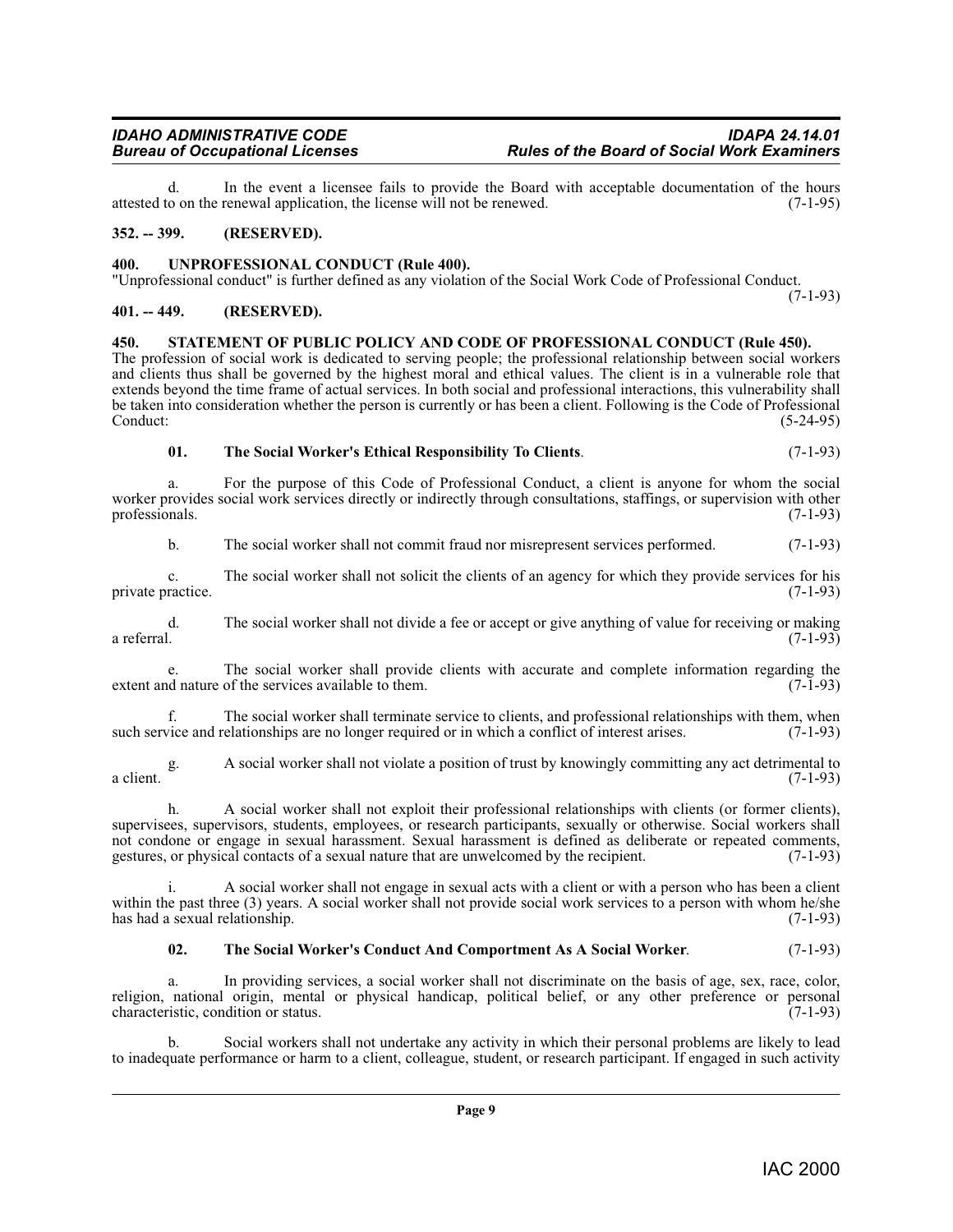when they become aware of their personal problems, they shall seek competent professional assistance to determine<br>whether they should suspend, terminate, or limit the scope of their professional activities. (7-1-93) whether they should suspend, terminate, or limit the scope of their professional activities.

c. A social worker shall not provide social work service while under the influence of alcohol or other ering or mood-altering drugs which impair delivery of services. (7-1-93) mind-altering or mood-altering drugs which impair delivery of services.

d. A social worker shall not repeatedly fail to keep scheduled appointments. (7-1-93)

e. The social worker who anticipates the termination or interruption of service to clients shall notify clients promptly and seek the transfer, referral, or continuation of services in relation to the clients' needs and preferences. (7-1-93)

f. The social worker shall attempt to make appropriate referrals as indicated by the client's need for  $(7-1-93)$ services. (7-1-93)

g. A social worker shall obtain the client's or legal guardian's informed written consent when a client is to be involved in any research project. A social worker shall explain the research, including any implications.

(7-1-93)

h. The social worker shall obtain informed consent of clients before taping, recording, or permitting ty observation of their activities. (7-1-93) third party observation of their activities.

i. A social worker shall safeguard information given by clients in providing client services. Except when required by law or judicial order, a social worker shall obtain the client's informed written consent before releasing confidential information from the setting or facility except for compelling reasons defined as but not limited to: to:  $(7-1-93)$ 

i. Consultation with another professional on behalf of the client thought to be dangerous to self or  $\omega$  others;  $(7-1-93)$ 

ii. Duty to warn pursuant to Chapter 19, Title 6, Idaho Code; (5-24-95)

iii. Child abuse and sexual molestation pursuant to Chapter 16, Title 16, Idaho Code; and (5-24-95)

<span id="page-9-0"></span>iv. Any other situation in accordance with statutory requirements. (7-1-93)

j. A social worker shall report any violation of the law or rules, including Code of Professional Conduct, by a person certified under Chapter 32, Title 54, Idaho Code.

**03. The Advertising Rules For Social Workers**. No social worker shall disseminate or cause the dissemination of any advertisement or advertising which is any way fraudulent, false, deceptive or misleading. Any advertisement or advertising shall be deemed by the board to be fraudulent, false, deceptive, or misleading if it:

(7-1-93)

a. Contains a misrepresentation of fact; or (7-1-93)

b. Is misleading or deceptive because in its content or in the context in which it is presented it makes only a partial disclosure of relevant facts. More specifically, it is misleading and deceptive for a social worker to advertise free services or services for a specific charge when in fact the social worker is transmitting a higher charge for the advertised services to a third party payor for payment or charges the patient or a third party. It is misleading and deceptive for a social worker or a group of social workers to advertise a social work referral service or bureau unless the advertisement specifically names each of the individual social workers who are participating in the referral service or bureau. (7-1-93) service or bureau.

c. Creates false or unjustified expectations of beneficial treatment or successful outcomes; or

(7-1-93)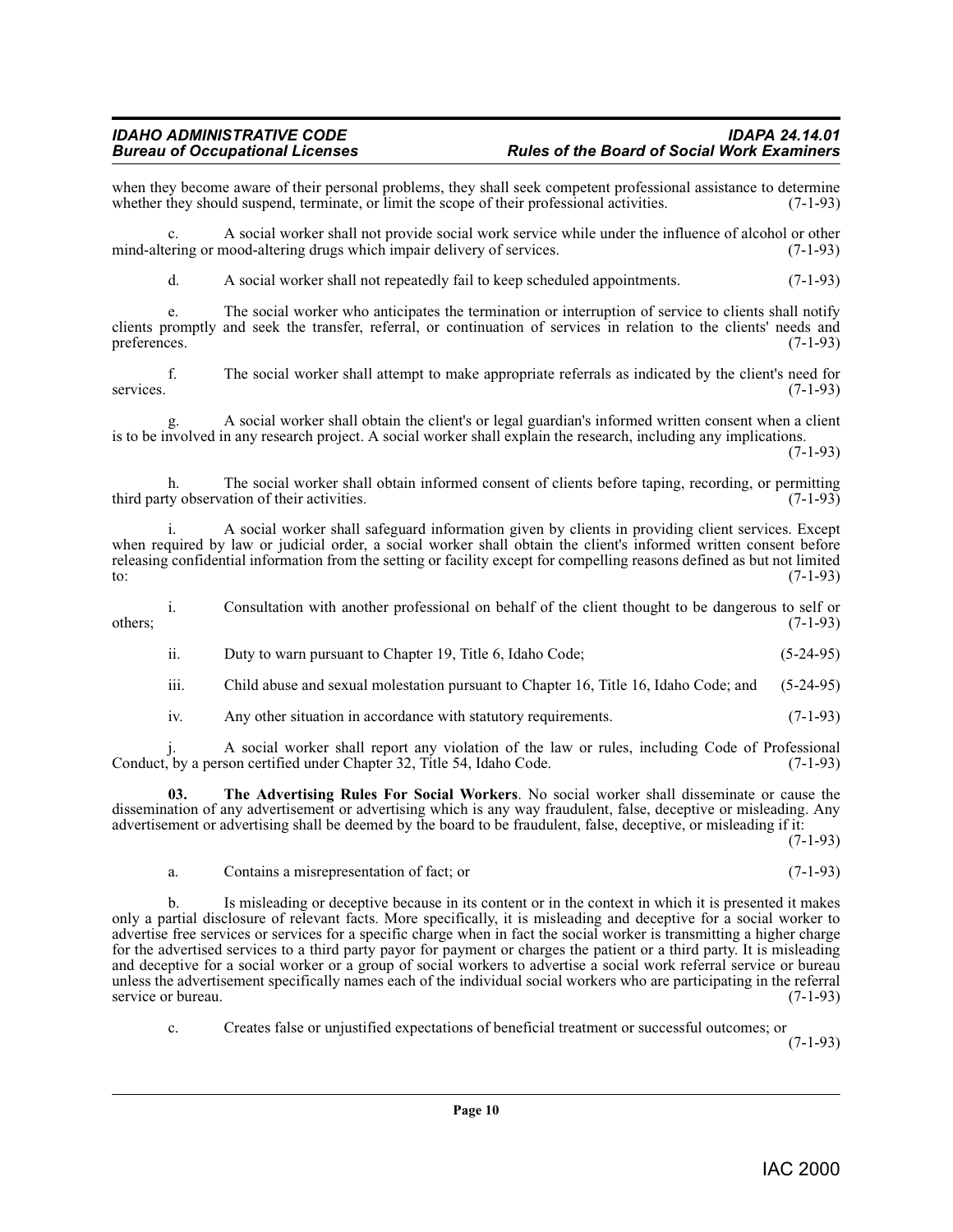d. Fails to identify conspicuously the social worker or social workers referred to in the advertising as a social worker or social workers; or

e. Contains any representation or claims, as to which the social worker, referred to in the advertising, erform or fails to perform; or

f. Contains any representation which identifies the social worker practice being advertised by a name which does not include the terms "social worker," "social work," or some easily recognizable derivation thereof; or

 $(7-1-93)$ 

g. Contains any representation that the practitioner has received any license or recognition by the state of Idaho or its authorized agents, which is superior to the license and recognition granted to any social worker who successfully meets the licensing requirements of Chapter 32. Title 54, Idaho Code: or (7-1-93) successfully meets the licensing requirements of Chapter 32, Title 54, Idaho Code; or

h. Appears in any classified directory, listing, or compendium under a heading, which when considered together with the advertisement, has the capacity or tendency to be deceptive or misleading with respect to the profession or professional status of the social worker; or (7-1-93) the profession or professional status of the social worker; or

<span id="page-10-7"></span><span id="page-10-5"></span>i. Contains any other representation, statement, or claim which is misleading or deceptive. (7-1-93)

#### <span id="page-10-0"></span>**451. -- 474. (RESERVED).**

#### <span id="page-10-1"></span>**475. DISCIPLINE (Rule 475).**

**01.** Civil Fine. The Board may impose a civil fine not to exceed one thousand dollars (\$1,000) upon a social worker for each violation of Section 54-3211. Idaho Code. (3-18-99) licensed social worker for each violation of Section 54-3211, Idaho Code.

<span id="page-10-6"></span>**02. Costs And Fees**. The Board may order a licensed social worker to pay the costs and fees incurred by the Board in the investigation or prosecution of the licensee for violation of Section 54-3211, Idaho Code.

(3-18-99)

#### <span id="page-10-2"></span>**476. -- 499. (RESERVED).**

### <span id="page-10-3"></span>**500. RULE MAKING HISTORY PRIOR TO JULY, 1993 (Rule 500).**

<span id="page-10-8"></span>Adopted January 30, 1980 Re-adopted October 11, 1983 Revised December 15, 1983 Rule C.4. and E.1.c. Adopted Emergency Re-adopted February 23, 1985 Re-adopted November 25, 1985 Re-adopted February 16, 1988 Re-adopted January 22, 1990 (7-1-93)

<span id="page-10-4"></span>**501. -- 999. (RESERVED).**